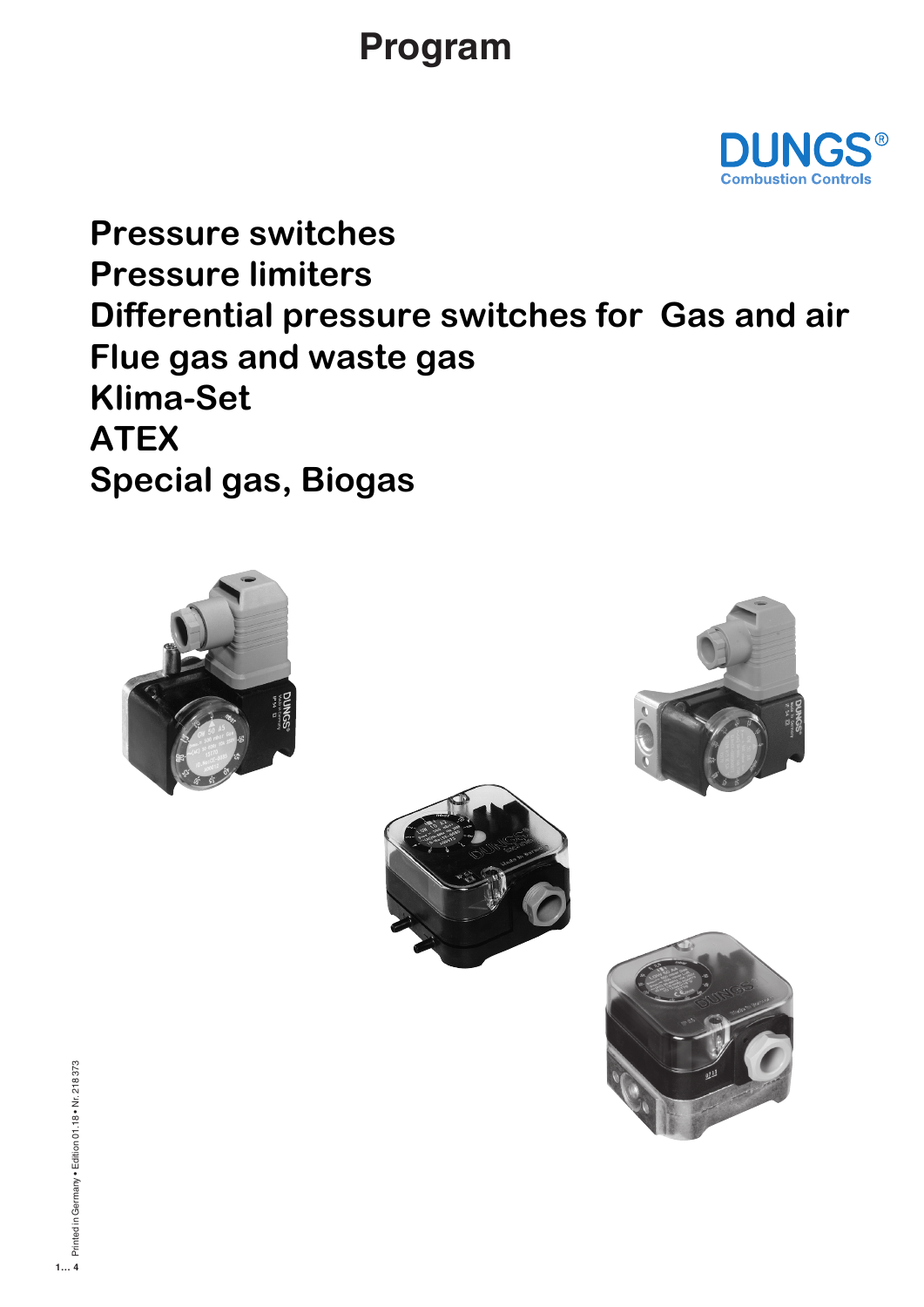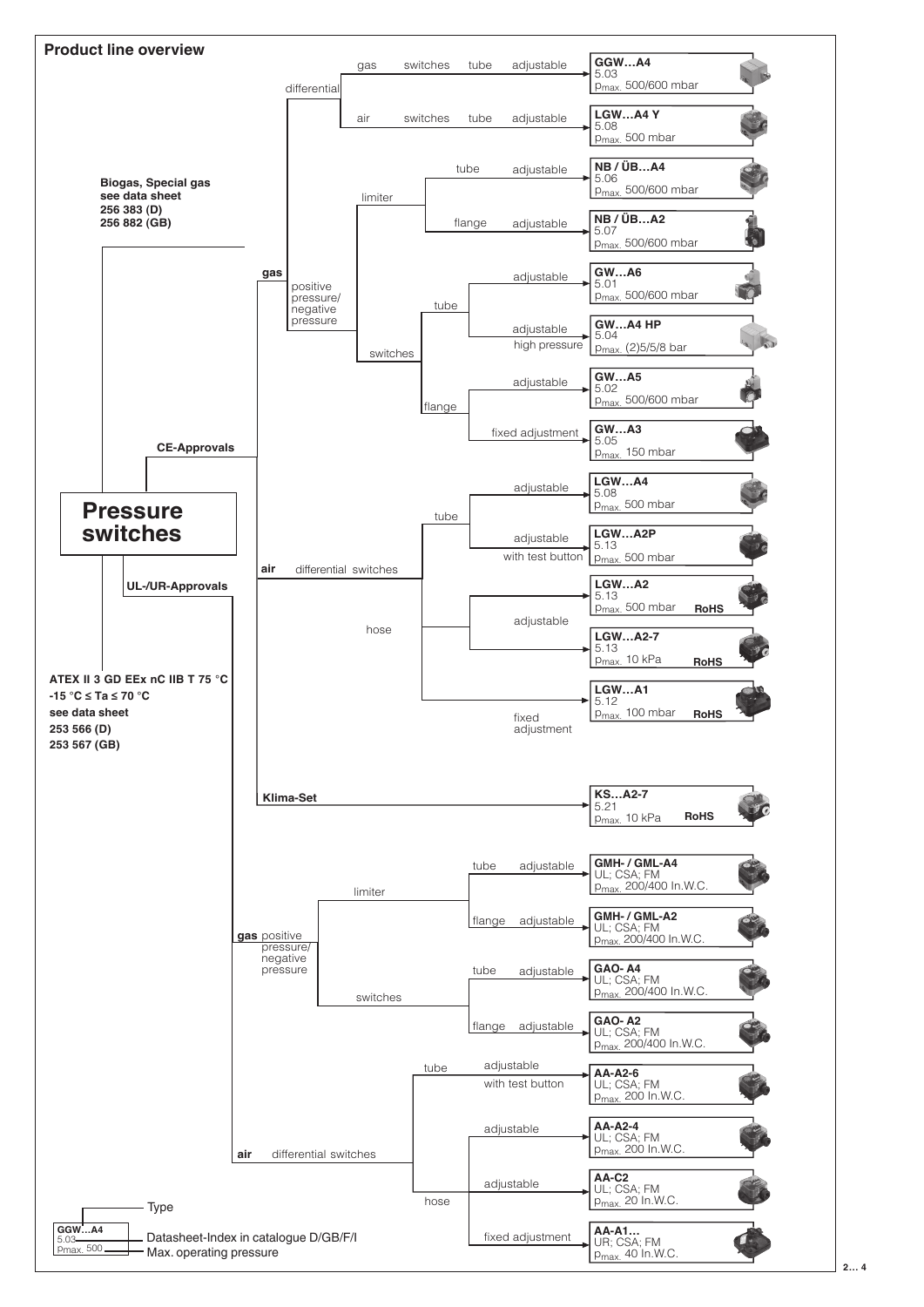### **Setting range and switching difference CE-Approvals**

| Designa-<br>tion | <b>Setting</b><br>range<br>[mbar] | switching difference [mbar] |                   |                   |                                   |                |        |       |                      |            |
|------------------|-----------------------------------|-----------------------------|-------------------|-------------------|-----------------------------------|----------------|--------|-------|----------------------|------------|
|                  |                                   | LGW-A1                      | LGW-A2<br>LGW-A2P | LGW-A4<br>LGW-A4Y | <b>LGW-A2-7</b><br><b>KS-A2-7</b> | GW-A6<br>GW-A5 | GGW-A4 | GW-A3 | NB/ÜB-A2<br>NB/ÜB-A4 | GW-A4HP    |
| 1,5              | $0,3 - 1,5$                       | 0,20                        |                   |                   | 0,18                              |                |        |       |                      |            |
| 3                | $0,4 - 3$                         | 0,35                        | 0,30              | 0,30              |                                   |                | 0,30   |       |                      |            |
| 3                | $0,7 - 3$                         |                             |                   |                   |                                   | 0,70           |        |       |                      |            |
| 5                | $0,2 - 3,0$                       |                             |                   |                   | 0,20                              |                |        |       |                      |            |
| 6                | $0,3 - 6,0$                       |                             |                   |                   | 0,30                              |                |        |       |                      |            |
| 10               | $1,0 - 10$                        | 0,50                        | 0,50              | 0,50              | 0,40                              |                | 0,50   | 1,00  |                      |            |
| 10               | $2,0 - 10$                        |                             |                   |                   |                                   | 1,00           |        |       |                      |            |
| 30               | $2,0 - 30$                        |                             |                   |                   | 0,80                              |                |        |       |                      |            |
| 50               | $2,5 - 50$                        | 1,0                         | 1,00              | 1,00              |                                   |                | 1,00   | 2,50  | $\bullet$            |            |
| 50               | $5,0 - 50$                        |                             |                   |                   |                                   | 2,50           |        |       |                      |            |
| 100              | $20 - 100$                        |                             |                   |                   |                                   |                |        | 8,00  |                      |            |
| 150              | $5 - 150$                         |                             |                   |                   |                                   | 5,00           |        |       |                      |            |
| 150              | $30 - 150$                        |                             | 3,00              | 3,00              |                                   |                | 3,00   |       | $\bullet$            |            |
| 500              | $100 - 500$                       |                             |                   |                   |                                   | 15,00          |        |       | $\bullet$            | $\leq 30$  |
| 2000             | $400 - 2000$                      |                             |                   |                   |                                   |                |        |       |                      | $\leq 100$ |
| 6000             | 1000 - 6000                       |                             |                   |                   |                                   |                |        |       |                      | $\leq 300$ |

# **Setting range and switching difference UL-/UR-Approvals**

| Designa-<br>tion | <b>Setting</b><br>range<br>[In.W.C] | switching difference [In.W.C] |                  |        |                  |                      |         |       |  |  |
|------------------|-------------------------------------|-------------------------------|------------------|--------|------------------|----------------------|---------|-------|--|--|
|                  |                                     | GAO-A4                        | GMH-A4<br>GML-A4 | GAO-A2 | GMH-A2<br>GML-A2 | $AA-A2-4$<br>AA-A2-6 | $AA-C2$ | AA-A1 |  |  |
| -1               | $0.08 - 0.60$                       |                               |                  |        |                  |                      | 0,08    |       |  |  |
| $-2$             | $0,16 - 1,20$                       | 0,12                          |                  | 0,12   |                  | 0,12                 | 0,12    | 0,14  |  |  |
| -3               | $0.40 - 4.00$                       | 0,20                          |                  | 0,20   |                  | 0,20                 | 0,16    | 0,20  |  |  |
| $-4$             | $1,00 - 20,0$                       |                               | $\bullet$        |        | ٠                |                      |         | 0,40  |  |  |
| $-5$             | $2,00 - 20,0$                       | 0,40                          |                  | 0,40   |                  | 0,40                 |         |       |  |  |
| -6               | $12.0 - 60.0$                       | 1,20                          | $\bullet$        | 1,20   | $\bullet$        | 1,20                 |         |       |  |  |
| -8               | $40.0 - 200.0$                      | 4,00                          | $\bullet$        | 4,00   | $\bullet$        |                      |         |       |  |  |

| <b>Brief technical data</b>                   |                                                                                                                                                                                                    | Pressure switch for gas and air                                                                                                                                                                         | Differential pressure switch for air                                                                                                                                                                                                                                                |  |  |  |
|-----------------------------------------------|----------------------------------------------------------------------------------------------------------------------------------------------------------------------------------------------------|---------------------------------------------------------------------------------------------------------------------------------------------------------------------------------------------------------|-------------------------------------------------------------------------------------------------------------------------------------------------------------------------------------------------------------------------------------------------------------------------------------|--|--|--|
| <b>Max. operating pressures</b>               | Refer to product line overview                                                                                                                                                                     |                                                                                                                                                                                                         | Refer to product line overview                                                                                                                                                                                                                                                      |  |  |  |
| <b>Temperature ranges</b><br>(minimum values) | Ambient temperature,<br>Medium temperature (min.):<br>$-15$ °C to $+70$ °C                                                                                                                         | malfunction or failure of the equipment.                                                                                                                                                                | Ambient temperature,<br>Medium temperature (min.):<br>-15 °C to +70 °C<br>Important: Make sure that no condensate can enter into the pressure<br>switch. Icing may occur at temperatures below zero and may lead to a                                                               |  |  |  |
| <b>Materials</b>                              | casting<br>steel<br>Switching contacts: silver                                                                                                                                                     | Gas-conveying housing: aluminium die<br>Diaphragms: NBR basis/Viton/Stainless<br>Protective hood: polycarbonate, for /2<br>design hood made of die-cast aluminium<br>Special design: gold-plated silver | Housing: polycarbonate<br>Diaphragms: NBR<br>Switching contacts: silver or gold-<br>plated silver                                                                                                                                                                                   |  |  |  |
| <b>Electrical connection</b>                  | At terminal screws via M20 x 1,5 cable<br>gland, for 7 mm dia. to 12.5 mm dia.<br>cables or<br>plug connection with angle connector<br>as per DIN EN 175 301-803, 3-pin and<br>protective contact. |                                                                                                                                                                                                         | At terminal screws via M20 x 1,5 cable<br>gland, for 7 mm dia. to 12.5 mm dia.<br>cables<br>For LGWA1 flat-type connector for 6.3<br>mm plug-in sleeves as per DIN 46 244<br>or plug connection with angle connector<br>as per DIN EN 175 301-803, 3-pin and<br>protective contact. |  |  |  |
| <b>Degree of protection</b>                   | Standard                                                                                                                                                                                           | IP 54 (Option IP 65)                                                                                                                                                                                    | IP 00 - IP 54                                                                                                                                                                                                                                                                       |  |  |  |